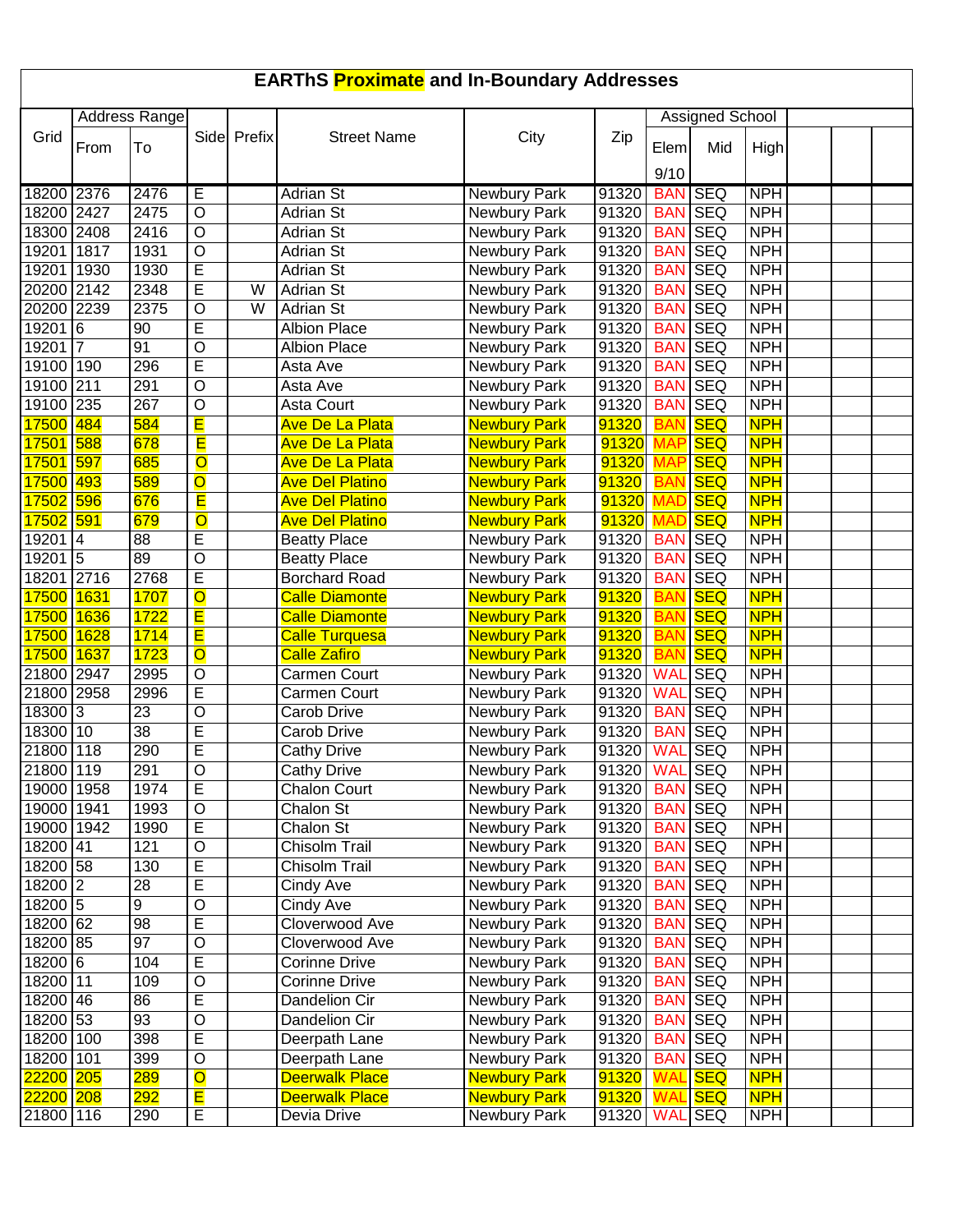|                         | <b>Address Range</b> |                  |                         |             |                          |                     |                   | <b>Assigned School</b> |                |            | 09/10 Changes |     |             |
|-------------------------|----------------------|------------------|-------------------------|-------------|--------------------------|---------------------|-------------------|------------------------|----------------|------------|---------------|-----|-------------|
| Grid                    |                      |                  |                         | Side Prefix | <b>Street Name</b>       | City                | Zip               |                        |                |            |               |     |             |
|                         | From                 | To               |                         |             |                          |                     |                   | Elem                   | Mid            |            | High Elem     | Mid | <b>High</b> |
|                         |                      |                  |                         |             |                          |                     |                   | 9/10                   |                |            |               |     |             |
| 21800 117               |                      | 291              | O                       |             | Devia Drive              | Newbury Park        | 91320             | <b>WAL</b>             | <b>SEQ</b>     | <b>NPH</b> |               |     |             |
| 21800 2950              |                      | 2990             | E                       |             | Diana Court              | Newbury Park        | 91320             | <b>WAL</b>             | <b>SEQ</b>     | <b>NPH</b> |               |     |             |
| 21800 2951              |                      | 2991             | $\circ$                 |             | Diana Court              | Newbury Park        | 91320             | <b>WAL</b>             | <b>SEQ</b>     | <b>NPH</b> |               |     |             |
| 19200 184               |                      | 190              | Ē                       |             | Donegal Ave              | Newbury Park        | 91320             | <b>BAN</b>             | <b>SEQ</b>     | <b>NPH</b> |               |     |             |
| 19200 187               |                      | 227              | $\overline{\rm o}$      |             | Donegal Ave              | Newbury Park        | 91320             | <b>BAN</b>             | <b>SEQ</b>     | <b>NPH</b> |               |     |             |
| 19202 136               |                      | $\overline{178}$ | E                       |             | Donegal Ave              | Newbury Park        | 91320             | <b>BAN</b>             | <b>SEQ</b>     | <b>NPH</b> |               |     |             |
| 19202 169               |                      | 181              | $\overline{\rm o}$      |             | Donegal Ave              | Newbury Park        | 91320             | <b>BAN</b>             | SEQ            | <b>NPH</b> |               |     |             |
|                         |                      | 290              | Ē                       |             |                          |                     |                   |                        | <b>SEQ</b>     | <b>NPH</b> |               |     |             |
| 21800 120               |                      |                  |                         |             | Dorena Drive             | Newbury Park        | 91320             | <b>WAL</b>             |                |            |               |     |             |
| 21800                   | 125                  | 291              | $\overline{O}$          |             | Dorena Drive             | Newbury Park        | 91320             | <b>WAL</b>             | <b>SEQ</b>     | <b>NPH</b> |               |     |             |
| 18400 11                |                      | $\overline{47}$  | O                       |             | Dorrit Court             | Newbury Park        | 91320             | <b>BAN</b>             | <b>SEQ</b>     | <b>NPH</b> |               |     |             |
| 18400 12                |                      | 36               | E                       |             | Dorrit Court             | Newbury Park        | 91320             | <b>BAN</b>             | <b>SEQ</b>     | <b>NPH</b> |               |     |             |
| 19201                   | 1806                 | 1948             | E                       |             | Dorrit St                | Newbury Park        | 91320             | <b>BAN</b>             | <b>SEQ</b>     | <b>NPH</b> |               |     |             |
| 19201                   | 1807                 | 1949             | O                       |             | Dorrit St                | Newbury Park        | 91320             | <b>BAN</b>             | <b>SEQ</b>     | <b>NPH</b> |               |     |             |
| <mark>22200</mark>      | 204                  | 288              | E                       |             | <b>Eagleview Place</b>   | <b>Newbury Park</b> | 91320             | WА                     | <b>SEQ</b>     | <b>NPH</b> |               |     |             |
| 22200                   | 207                  | 291              | $\overline{\textsf{O}}$ |             | <b>Eagleview Place</b>   | <b>Newbury Park</b> | 91320             | WAL                    | <b>SEQ</b>     | <b>NPH</b> |               |     |             |
| 18200 2715              |                      | 2795             | O                       |             | Edgeview Court           | Newbury Park        | 91320             | <b>BAN</b>             | <b>SEQ</b>     | <b>NPH</b> |               |     |             |
| 18200                   | 2750                 | 2770             | E                       |             | <b>Edgeview Court</b>    | Newbury Park        | 91320             | <b>BAN</b>             | <b>SEQ</b>     | <b>NPH</b> |               |     |             |
| 19201 8                 |                      | 90               | E                       | N           | Ellis Place              | Newbury Park        | 91320             | <b>BAN</b>             | <b>SEQ</b>     | <b>NPH</b> |               |     |             |
| 192019                  |                      | $\overline{77}$  | $\overline{O}$          | N           | <b>Ellis Place</b>       | Newbury Park        | 91320             | <b>BAN</b>             | <b>SEQ</b>     | <b>NPH</b> |               |     |             |
| 19201 6                 |                      | 90               | Ē                       | S           | <b>Ellis Place</b>       | Newbury Park        | 91320             | <b>BAN</b>             | <b>SEQ</b>     | <b>NPH</b> |               |     |             |
| 19201 7                 |                      | 91               | $\overline{O}$          | S           | <b>Ellis Place</b>       | Newbury Park        | 91320             | <b>BAN</b>             | <b>SEQ</b>     | <b>NPH</b> |               |     |             |
| 22100 2608              |                      | 2750             | E                       |             | <b>Elmira St</b>         | <b>Newbury Park</b> | 91320             | <b>WAL</b>             | <b>SEQ</b>     | <b>NPH</b> |               |     |             |
| <mark>22100</mark> 2609 |                      | 2751             | $\overline{\textbf{O}}$ |             | <b>Elmira St</b>         | <b>Newbury Park</b> | 91320             | WAL                    | <b>SEQ</b>     | <b>NPH</b> |               |     |             |
| 19200 1833              |                      | 1923             | $\circ$                 |             | Galway Lane              | Newbury Park        | 91320             | <b>BAN</b>             | <b>SEQ</b>     | <b>NPH</b> |               |     |             |
| 19200                   | 1838                 | 1886             | E                       |             | Galway Lane              | Newbury Park        | 91320             | <b>BAN</b>             | <b>SEQ</b>     | <b>NPH</b> |               |     |             |
| 19000                   | 1927                 | 1993             | O                       |             | Gila Court               | Newbury Park        | 91320             | <b>BAN</b>             | <b>SEQ</b>     | <b>NPH</b> |               |     |             |
| 19000 1940              |                      | 1990             | E                       |             | Gila Court               |                     | 91320             | <b>BAN</b>             | <b>SEQ</b>     | <b>NPH</b> |               |     |             |
|                         |                      |                  | $\overline{0}$          |             |                          | Newbury Park        |                   |                        |                |            |               |     |             |
| 18300 2371              |                      | 2403             |                         |             | Ginger Cir               | Newbury Park        | 91320             | <b>BAN</b>             | <b>SEQ</b>     | <b>NPH</b> |               |     |             |
| 18300 2380              |                      | 2404             | E                       |             | Ginger Cir               | Newbury Park        | 91320             | <b>BAN</b>             | <b>SEQ</b>     | <b>NPH</b> |               |     |             |
| 19200 1734              |                      | 1758             | E                       |             | <b>Hays Drive</b>        | Newbury Park        | 91320             | <b>BAN</b>             | <b>SEQ</b>     | <b>NPH</b> |               |     |             |
| 19200                   | 136                  | 214              | E                       |             | <b>Heather Ridge Ave</b> | Newbury Park        | 91320             | <b>BAN</b>             | <b>SEQ</b>     | <b>NPH</b> |               |     |             |
| 19200 137               |                      | 211              | O                       |             | Heather Ridge Ave        | Newbury Park        | 91320             | <b>BAN</b>             | <b>SEQ</b>     | <b>NPH</b> |               |     |             |
| 21800 2950              |                      | 2990             | E                       |             | <b>Helen Court</b>       | Newbury Park        | 91320   WAL SEQ   |                        |                | <b>NPH</b> |               |     |             |
| 21800 2951              |                      | 2991             | O                       |             | Helen Court              | Newbury Park        | 91320             | <b>WAL SEQ</b>         |                | <b>NPH</b> |               |     |             |
| 18200 400               |                      | 480              | E                       |             | <b>Helga Court</b>       | Newbury Park        | 91320             | <b>BAN SEQ</b>         |                | <b>NPH</b> |               |     |             |
| 18200 415               |                      | 499              | O                       |             | <b>Helga Court</b>       | Newbury Park        | 91320             |                        | <b>BAN SEQ</b> | <b>NPH</b> |               |     |             |
| 18200 8                 |                      | 96               | E                       |             | Herringbone Court        | Newbury Park        | 91320             | <b>BAN SEQ</b>         |                | <b>NPH</b> |               |     |             |
| 18200 23                |                      | $\overline{87}$  | $\overline{O}$          |             | Herringbone Court        | Newbury Park        | 91320             |                        | <b>BAN SEQ</b> | <b>NPH</b> |               |     |             |
| 22100 108               |                      | 342              | E                       |             | <b>Hiram Ave</b>         | <b>Newbury Park</b> | 91320             | <b>WAL</b>             | <b>SEQ</b>     | <b>NPH</b> |               |     |             |
| 22100 109               |                      | 343              | $\overline{\textsf{o}}$ |             | <b>Hiram Ave</b>         | <b>Newbury Park</b> | 91320             | <b>WAL</b> SEQ         |                | <b>NPH</b> |               |     |             |
| $20200$ 4               |                      | 84               | Е                       |             | <b>Ilex Drive</b>        | Newbury Park        | 91320             | <b>BAN SEQ</b>         |                | <b>NPH</b> |               |     |             |
| 20200 15                |                      | 87               | $\overline{0}$          |             | Ilex Drive               | Newbury Park        | 91320             | <b>BAN SEQ</b>         |                | <b>NPH</b> |               |     |             |
| 19100 2165              |                      | 2215             | O                       |             | Indian Sky Lane          | Newbury Park        | 91320             |                        | <b>BAN SEQ</b> | <b>NPH</b> |               |     |             |
| 19100 2170              |                      | 2220             | E                       |             | Indian Sky Lane          | Newbury Park        | 91320             |                        | <b>BAN SEQ</b> | <b>NPH</b> |               |     |             |
| 19200 115               |                      | 151              | $\mathsf O$             | N           | Jerome Ave               | Newbury Park        | 91320             |                        | <b>BAN</b> SEQ | <b>NPH</b> |               |     |             |
| 19200 132               |                      | 198              | E                       | N           | Jerome Ave               | Newbury Park        | 91320             |                        | <b>BAN SEQ</b> | <b>NPH</b> |               |     |             |
| 19201 6                 |                      | 66               | E                       | N           | Jerome Ave               | Newbury Park        | 91320             |                        | <b>BAN SEQ</b> | <b>NPH</b> |               |     |             |
| $19201\overline{7}$     |                      | $\overline{7}$   | $\mathsf O$             | N           | Jerome Ave               |                     |                   |                        | <b>BAN SEQ</b> | <b>NPH</b> |               |     |             |
|                         |                      |                  |                         |             |                          | Newbury Park        | 91320             |                        |                |            |               |     |             |
| 19201 8                 |                      | 92               | E                       | S           | Jerome Ave               | Newbury Park        | 91320   BAN   SEQ |                        |                | <b>NPH</b> |               |     |             |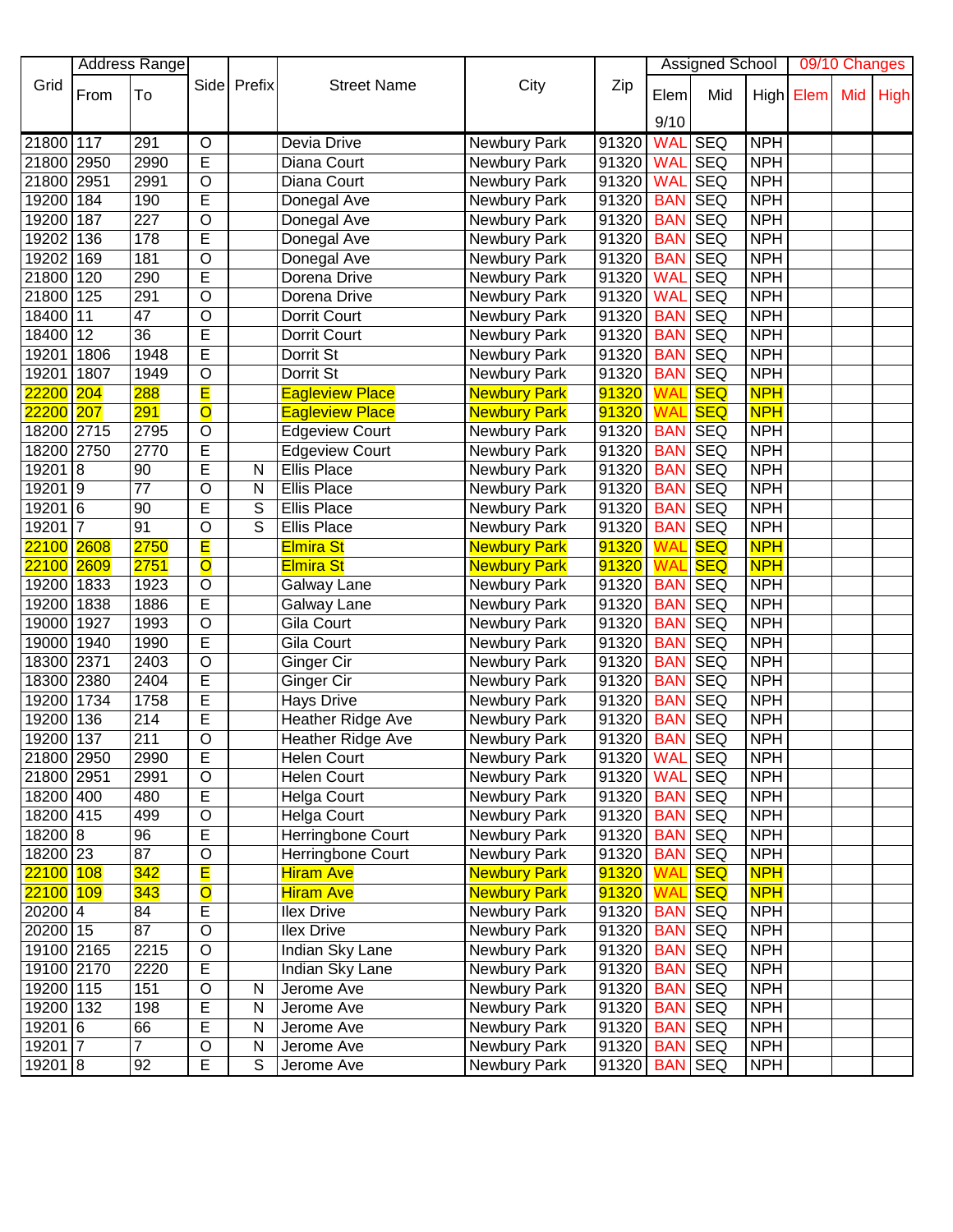| <b>Address Range</b><br><b>Assigned School</b><br>09/10 Changes<br>Grid<br>Prefix<br>City<br>Side<br><b>Street Name</b><br>Zip<br>From<br>To<br>Mid<br>High Elem<br>Mid<br><b>High</b><br>Elem<br>9/10<br>192019<br>S<br>91320<br><b>SEQ</b><br><b>NPH</b><br>93<br>$\circ$<br>Newbury Park<br><b>BAN</b><br>Jerome Ave<br>E<br>192018<br><b>NPH</b><br>88<br>Karen Place<br><b>SEQ</b><br>91320<br><b>BAN</b><br>Newbury Park<br>192019<br>$\overline{O}$<br><b>NPH</b><br>89<br>91320<br><b>SEQ</b><br>Karen Place<br>Newbury Park<br><b>BAN</b><br>$19000\overline{11}$<br>93<br>O<br>91320<br><b>SEQ</b><br><b>NPH</b><br>E<br>Newbury Park<br><b>BAN</b><br><b>Kelley Road</b><br>E<br><b>SEQ</b><br><b>NPH</b><br>228<br>E<br>91320<br>19200 186<br><b>Kelley Road</b><br><b>BAN</b><br>Newbury Park<br>Ē<br>$19201$ 2<br>E<br><b>NPH</b><br>98<br>91320<br><b>SEQ</b><br><b>Kelley Road</b><br>Newbury Park<br><b>BAN</b><br>Ē<br><b>SEQ</b><br><b>NPH</b><br>19202 160<br>180<br>E<br>91320<br><b>BAN</b><br><b>Kelley Road</b><br>Newbury Park<br>Ē<br><b>NPH</b><br>2704<br>91320<br><b>SEQ</b><br>18200 2678<br>Kelly Knoll Road<br>Newbury Park<br><b>BAN</b><br>$\overline{O}$<br><b>NPH</b><br>91320<br><b>SEQ</b><br>18200 2715<br>2735<br>Kelly Knoll Road<br>Newbury Park<br><b>BAN</b><br>Ē<br><b>NPH</b><br><b>SEQ</b><br>18200 12<br>240<br>W<br><b>Kelly Road</b><br>Newbury Park<br>91320<br><b>BAN</b><br>$\overline{\mathsf{o}}$<br>18200 15<br>285<br>91320<br><b>SEQ</b><br><b>NPH</b><br>W<br>Newbury Park<br><b>BAN</b><br>Kelly Road<br>O<br><b>SEQ</b><br><b>NPH</b><br>18200 2233<br>2661<br>W<br>Newbury Park<br>91320<br><b>BAN</b><br>Kelly Road<br>E<br><b>SEQ</b><br><b>NPH</b><br>18200 2410<br>2720<br>W<br>91320<br><b>Kelly Road</b><br>Newbury Park<br><b>BAN</b><br>E<br><b>NPH</b><br><mark>22100</mark> 2606<br>2753<br>91320<br><b>SEQ</b><br><b>Lander Court</b><br><b>Newbury Park</b><br><b>WAL</b><br>$\overline{O}$<br><b>NPH</b><br><mark>22100</mark> 2607<br>2762<br><b>Lander Court</b><br>91320<br><b>SEQ</b><br><b>Newbury Park</b><br><b>WAL</b><br>E<br>91320<br><b>NPH</b><br>18200 2372<br>2444<br><b>Little Creek Drive</b><br><b>BAN</b><br><b>SEQ</b><br>Newbury Park<br>20200 11<br>O<br><b>SEQ</b><br><b>NPH</b><br>93<br><b>Lucas Court</b><br>Newbury Park<br>91320<br><b>BAN</b><br>E<br>20200 20<br>92<br>91320<br><b>SEQ</b><br><b>NPH</b><br><b>Lucas Court</b><br><b>BAN</b><br>Newbury Park<br>Ē<br>338<br><b>SEQ</b><br>$22100$ 74<br>91320<br><b>NPH</b><br><b>Newbury Park</b><br><b>WAL</b><br><b>Lupe Ave</b> |
|---------------------------------------------------------------------------------------------------------------------------------------------------------------------------------------------------------------------------------------------------------------------------------------------------------------------------------------------------------------------------------------------------------------------------------------------------------------------------------------------------------------------------------------------------------------------------------------------------------------------------------------------------------------------------------------------------------------------------------------------------------------------------------------------------------------------------------------------------------------------------------------------------------------------------------------------------------------------------------------------------------------------------------------------------------------------------------------------------------------------------------------------------------------------------------------------------------------------------------------------------------------------------------------------------------------------------------------------------------------------------------------------------------------------------------------------------------------------------------------------------------------------------------------------------------------------------------------------------------------------------------------------------------------------------------------------------------------------------------------------------------------------------------------------------------------------------------------------------------------------------------------------------------------------------------------------------------------------------------------------------------------------------------------------------------------------------------------------------------------------------------------------------------------------------------------------------------------------------------------------------------------------------------------------------------------------------------------------------------------------------------------------------------------------------------------------------------------------------------------------------------------------------------------------------------------------------------------------|
|                                                                                                                                                                                                                                                                                                                                                                                                                                                                                                                                                                                                                                                                                                                                                                                                                                                                                                                                                                                                                                                                                                                                                                                                                                                                                                                                                                                                                                                                                                                                                                                                                                                                                                                                                                                                                                                                                                                                                                                                                                                                                                                                                                                                                                                                                                                                                                                                                                                                                                                                                                                             |
|                                                                                                                                                                                                                                                                                                                                                                                                                                                                                                                                                                                                                                                                                                                                                                                                                                                                                                                                                                                                                                                                                                                                                                                                                                                                                                                                                                                                                                                                                                                                                                                                                                                                                                                                                                                                                                                                                                                                                                                                                                                                                                                                                                                                                                                                                                                                                                                                                                                                                                                                                                                             |
|                                                                                                                                                                                                                                                                                                                                                                                                                                                                                                                                                                                                                                                                                                                                                                                                                                                                                                                                                                                                                                                                                                                                                                                                                                                                                                                                                                                                                                                                                                                                                                                                                                                                                                                                                                                                                                                                                                                                                                                                                                                                                                                                                                                                                                                                                                                                                                                                                                                                                                                                                                                             |
|                                                                                                                                                                                                                                                                                                                                                                                                                                                                                                                                                                                                                                                                                                                                                                                                                                                                                                                                                                                                                                                                                                                                                                                                                                                                                                                                                                                                                                                                                                                                                                                                                                                                                                                                                                                                                                                                                                                                                                                                                                                                                                                                                                                                                                                                                                                                                                                                                                                                                                                                                                                             |
|                                                                                                                                                                                                                                                                                                                                                                                                                                                                                                                                                                                                                                                                                                                                                                                                                                                                                                                                                                                                                                                                                                                                                                                                                                                                                                                                                                                                                                                                                                                                                                                                                                                                                                                                                                                                                                                                                                                                                                                                                                                                                                                                                                                                                                                                                                                                                                                                                                                                                                                                                                                             |
|                                                                                                                                                                                                                                                                                                                                                                                                                                                                                                                                                                                                                                                                                                                                                                                                                                                                                                                                                                                                                                                                                                                                                                                                                                                                                                                                                                                                                                                                                                                                                                                                                                                                                                                                                                                                                                                                                                                                                                                                                                                                                                                                                                                                                                                                                                                                                                                                                                                                                                                                                                                             |
|                                                                                                                                                                                                                                                                                                                                                                                                                                                                                                                                                                                                                                                                                                                                                                                                                                                                                                                                                                                                                                                                                                                                                                                                                                                                                                                                                                                                                                                                                                                                                                                                                                                                                                                                                                                                                                                                                                                                                                                                                                                                                                                                                                                                                                                                                                                                                                                                                                                                                                                                                                                             |
|                                                                                                                                                                                                                                                                                                                                                                                                                                                                                                                                                                                                                                                                                                                                                                                                                                                                                                                                                                                                                                                                                                                                                                                                                                                                                                                                                                                                                                                                                                                                                                                                                                                                                                                                                                                                                                                                                                                                                                                                                                                                                                                                                                                                                                                                                                                                                                                                                                                                                                                                                                                             |
|                                                                                                                                                                                                                                                                                                                                                                                                                                                                                                                                                                                                                                                                                                                                                                                                                                                                                                                                                                                                                                                                                                                                                                                                                                                                                                                                                                                                                                                                                                                                                                                                                                                                                                                                                                                                                                                                                                                                                                                                                                                                                                                                                                                                                                                                                                                                                                                                                                                                                                                                                                                             |
|                                                                                                                                                                                                                                                                                                                                                                                                                                                                                                                                                                                                                                                                                                                                                                                                                                                                                                                                                                                                                                                                                                                                                                                                                                                                                                                                                                                                                                                                                                                                                                                                                                                                                                                                                                                                                                                                                                                                                                                                                                                                                                                                                                                                                                                                                                                                                                                                                                                                                                                                                                                             |
|                                                                                                                                                                                                                                                                                                                                                                                                                                                                                                                                                                                                                                                                                                                                                                                                                                                                                                                                                                                                                                                                                                                                                                                                                                                                                                                                                                                                                                                                                                                                                                                                                                                                                                                                                                                                                                                                                                                                                                                                                                                                                                                                                                                                                                                                                                                                                                                                                                                                                                                                                                                             |
|                                                                                                                                                                                                                                                                                                                                                                                                                                                                                                                                                                                                                                                                                                                                                                                                                                                                                                                                                                                                                                                                                                                                                                                                                                                                                                                                                                                                                                                                                                                                                                                                                                                                                                                                                                                                                                                                                                                                                                                                                                                                                                                                                                                                                                                                                                                                                                                                                                                                                                                                                                                             |
|                                                                                                                                                                                                                                                                                                                                                                                                                                                                                                                                                                                                                                                                                                                                                                                                                                                                                                                                                                                                                                                                                                                                                                                                                                                                                                                                                                                                                                                                                                                                                                                                                                                                                                                                                                                                                                                                                                                                                                                                                                                                                                                                                                                                                                                                                                                                                                                                                                                                                                                                                                                             |
|                                                                                                                                                                                                                                                                                                                                                                                                                                                                                                                                                                                                                                                                                                                                                                                                                                                                                                                                                                                                                                                                                                                                                                                                                                                                                                                                                                                                                                                                                                                                                                                                                                                                                                                                                                                                                                                                                                                                                                                                                                                                                                                                                                                                                                                                                                                                                                                                                                                                                                                                                                                             |
|                                                                                                                                                                                                                                                                                                                                                                                                                                                                                                                                                                                                                                                                                                                                                                                                                                                                                                                                                                                                                                                                                                                                                                                                                                                                                                                                                                                                                                                                                                                                                                                                                                                                                                                                                                                                                                                                                                                                                                                                                                                                                                                                                                                                                                                                                                                                                                                                                                                                                                                                                                                             |
|                                                                                                                                                                                                                                                                                                                                                                                                                                                                                                                                                                                                                                                                                                                                                                                                                                                                                                                                                                                                                                                                                                                                                                                                                                                                                                                                                                                                                                                                                                                                                                                                                                                                                                                                                                                                                                                                                                                                                                                                                                                                                                                                                                                                                                                                                                                                                                                                                                                                                                                                                                                             |
|                                                                                                                                                                                                                                                                                                                                                                                                                                                                                                                                                                                                                                                                                                                                                                                                                                                                                                                                                                                                                                                                                                                                                                                                                                                                                                                                                                                                                                                                                                                                                                                                                                                                                                                                                                                                                                                                                                                                                                                                                                                                                                                                                                                                                                                                                                                                                                                                                                                                                                                                                                                             |
|                                                                                                                                                                                                                                                                                                                                                                                                                                                                                                                                                                                                                                                                                                                                                                                                                                                                                                                                                                                                                                                                                                                                                                                                                                                                                                                                                                                                                                                                                                                                                                                                                                                                                                                                                                                                                                                                                                                                                                                                                                                                                                                                                                                                                                                                                                                                                                                                                                                                                                                                                                                             |
|                                                                                                                                                                                                                                                                                                                                                                                                                                                                                                                                                                                                                                                                                                                                                                                                                                                                                                                                                                                                                                                                                                                                                                                                                                                                                                                                                                                                                                                                                                                                                                                                                                                                                                                                                                                                                                                                                                                                                                                                                                                                                                                                                                                                                                                                                                                                                                                                                                                                                                                                                                                             |
|                                                                                                                                                                                                                                                                                                                                                                                                                                                                                                                                                                                                                                                                                                                                                                                                                                                                                                                                                                                                                                                                                                                                                                                                                                                                                                                                                                                                                                                                                                                                                                                                                                                                                                                                                                                                                                                                                                                                                                                                                                                                                                                                                                                                                                                                                                                                                                                                                                                                                                                                                                                             |
|                                                                                                                                                                                                                                                                                                                                                                                                                                                                                                                                                                                                                                                                                                                                                                                                                                                                                                                                                                                                                                                                                                                                                                                                                                                                                                                                                                                                                                                                                                                                                                                                                                                                                                                                                                                                                                                                                                                                                                                                                                                                                                                                                                                                                                                                                                                                                                                                                                                                                                                                                                                             |
|                                                                                                                                                                                                                                                                                                                                                                                                                                                                                                                                                                                                                                                                                                                                                                                                                                                                                                                                                                                                                                                                                                                                                                                                                                                                                                                                                                                                                                                                                                                                                                                                                                                                                                                                                                                                                                                                                                                                                                                                                                                                                                                                                                                                                                                                                                                                                                                                                                                                                                                                                                                             |
| 339<br>$\overline{\mathsf{o}}$<br>91320<br><b>SEQ</b><br><b>NPH</b><br><mark>22100 75</mark><br><b>Lupe Ave</b><br><b>Newbury Park</b><br>WAL                                                                                                                                                                                                                                                                                                                                                                                                                                                                                                                                                                                                                                                                                                                                                                                                                                                                                                                                                                                                                                                                                                                                                                                                                                                                                                                                                                                                                                                                                                                                                                                                                                                                                                                                                                                                                                                                                                                                                                                                                                                                                                                                                                                                                                                                                                                                                                                                                                               |
| <b>SEQ</b><br>91320<br><b>NPH</b><br>19000 1951<br>$\circ$<br>1999<br>W<br>Lynn Road<br>Newbury Park<br><b>BAN</b>                                                                                                                                                                                                                                                                                                                                                                                                                                                                                                                                                                                                                                                                                                                                                                                                                                                                                                                                                                                                                                                                                                                                                                                                                                                                                                                                                                                                                                                                                                                                                                                                                                                                                                                                                                                                                                                                                                                                                                                                                                                                                                                                                                                                                                                                                                                                                                                                                                                                          |
| E<br><b>SEQ</b><br><b>NPH</b><br>19100 1950<br>1998<br>91320<br><b>BAN</b><br>Lynn Road<br>Newbury Park                                                                                                                                                                                                                                                                                                                                                                                                                                                                                                                                                                                                                                                                                                                                                                                                                                                                                                                                                                                                                                                                                                                                                                                                                                                                                                                                                                                                                                                                                                                                                                                                                                                                                                                                                                                                                                                                                                                                                                                                                                                                                                                                                                                                                                                                                                                                                                                                                                                                                     |
| E<br><b>SEQ</b><br>19100<br>1998<br>91320<br><b>NPH</b><br>1950<br>W<br>Lynn Road<br><b>BAN</b><br>Newbury Park                                                                                                                                                                                                                                                                                                                                                                                                                                                                                                                                                                                                                                                                                                                                                                                                                                                                                                                                                                                                                                                                                                                                                                                                                                                                                                                                                                                                                                                                                                                                                                                                                                                                                                                                                                                                                                                                                                                                                                                                                                                                                                                                                                                                                                                                                                                                                                                                                                                                             |
| <b>SEQ</b><br><b>NPH</b><br>O<br>91320<br><b>BAN</b><br>19201<br>$\mathbf 1$<br>99999<br>Newbury Park<br>Lynn Road                                                                                                                                                                                                                                                                                                                                                                                                                                                                                                                                                                                                                                                                                                                                                                                                                                                                                                                                                                                                                                                                                                                                                                                                                                                                                                                                                                                                                                                                                                                                                                                                                                                                                                                                                                                                                                                                                                                                                                                                                                                                                                                                                                                                                                                                                                                                                                                                                                                                          |
| E<br><b>NPH</b><br>$\vert$ 1<br><b>SEQ</b><br>19201<br>Newbury Park<br>91320<br><b>BAN</b><br>99999<br>Lynn Road                                                                                                                                                                                                                                                                                                                                                                                                                                                                                                                                                                                                                                                                                                                                                                                                                                                                                                                                                                                                                                                                                                                                                                                                                                                                                                                                                                                                                                                                                                                                                                                                                                                                                                                                                                                                                                                                                                                                                                                                                                                                                                                                                                                                                                                                                                                                                                                                                                                                            |
| $\overline{O}$<br><b>NPH</b><br>18200 34<br><b>SEQ</b><br>94<br>S<br><b>Madrid Ave</b><br>Newbury Park<br>91320<br><b>BAN</b>                                                                                                                                                                                                                                                                                                                                                                                                                                                                                                                                                                                                                                                                                                                                                                                                                                                                                                                                                                                                                                                                                                                                                                                                                                                                                                                                                                                                                                                                                                                                                                                                                                                                                                                                                                                                                                                                                                                                                                                                                                                                                                                                                                                                                                                                                                                                                                                                                                                               |
| Ē<br>NPH<br>18200 34<br>94<br>S<br><b>SEQ</b><br>Madrid Ave<br>Newbury Park<br>91320<br><b>BAN</b>                                                                                                                                                                                                                                                                                                                                                                                                                                                                                                                                                                                                                                                                                                                                                                                                                                                                                                                                                                                                                                                                                                                                                                                                                                                                                                                                                                                                                                                                                                                                                                                                                                                                                                                                                                                                                                                                                                                                                                                                                                                                                                                                                                                                                                                                                                                                                                                                                                                                                          |
| Ē<br>20200<br>$\overline{2}$<br>176<br><b>SEQ</b><br><b>NPH</b><br>Madrid Ave<br>Newbury Park<br>91320<br><b>BAN</b><br>N                                                                                                                                                                                                                                                                                                                                                                                                                                                                                                                                                                                                                                                                                                                                                                                                                                                                                                                                                                                                                                                                                                                                                                                                                                                                                                                                                                                                                                                                                                                                                                                                                                                                                                                                                                                                                                                                                                                                                                                                                                                                                                                                                                                                                                                                                                                                                                                                                                                                   |
| 20200 3<br>O<br><b>SEQ</b><br><b>NPH</b><br>177<br>Madrid Ave<br>Newbury Park<br>91320<br><b>BAN</b><br>N                                                                                                                                                                                                                                                                                                                                                                                                                                                                                                                                                                                                                                                                                                                                                                                                                                                                                                                                                                                                                                                                                                                                                                                                                                                                                                                                                                                                                                                                                                                                                                                                                                                                                                                                                                                                                                                                                                                                                                                                                                                                                                                                                                                                                                                                                                                                                                                                                                                                                   |
| 20200 2<br>Ē<br>228<br>S<br><b>SEQ</b><br><b>NPH</b><br>Madrid Ave<br>Newbury Park<br>91320<br><b>BAN</b>                                                                                                                                                                                                                                                                                                                                                                                                                                                                                                                                                                                                                                                                                                                                                                                                                                                                                                                                                                                                                                                                                                                                                                                                                                                                                                                                                                                                                                                                                                                                                                                                                                                                                                                                                                                                                                                                                                                                                                                                                                                                                                                                                                                                                                                                                                                                                                                                                                                                                   |
| 18200 2109<br>O<br><b>NPH</b><br>2145<br>91320<br><b>SEQ</b><br><b>Mapleleaf Ave</b><br>Newbury Park<br><b>BAN</b>                                                                                                                                                                                                                                                                                                                                                                                                                                                                                                                                                                                                                                                                                                                                                                                                                                                                                                                                                                                                                                                                                                                                                                                                                                                                                                                                                                                                                                                                                                                                                                                                                                                                                                                                                                                                                                                                                                                                                                                                                                                                                                                                                                                                                                                                                                                                                                                                                                                                          |
| Ē<br>2148<br><b>SEQ</b><br><b>NPH</b><br>18200 2110<br>91320<br><b>BAN</b><br><b>Mapleleaf Ave</b><br>Newbury Park                                                                                                                                                                                                                                                                                                                                                                                                                                                                                                                                                                                                                                                                                                                                                                                                                                                                                                                                                                                                                                                                                                                                                                                                                                                                                                                                                                                                                                                                                                                                                                                                                                                                                                                                                                                                                                                                                                                                                                                                                                                                                                                                                                                                                                                                                                                                                                                                                                                                          |
| 19100 135<br>377<br>Newbury Park<br>91320 BAN SEQ<br><b>NPH</b><br>O<br>Mesa Ave                                                                                                                                                                                                                                                                                                                                                                                                                                                                                                                                                                                                                                                                                                                                                                                                                                                                                                                                                                                                                                                                                                                                                                                                                                                                                                                                                                                                                                                                                                                                                                                                                                                                                                                                                                                                                                                                                                                                                                                                                                                                                                                                                                                                                                                                                                                                                                                                                                                                                                            |
| E<br>19100 148<br>380<br>Mesa Ave<br>Newbury Park<br><b>BAN</b> SEQ<br><b>NPH</b><br>91320                                                                                                                                                                                                                                                                                                                                                                                                                                                                                                                                                                                                                                                                                                                                                                                                                                                                                                                                                                                                                                                                                                                                                                                                                                                                                                                                                                                                                                                                                                                                                                                                                                                                                                                                                                                                                                                                                                                                                                                                                                                                                                                                                                                                                                                                                                                                                                                                                                                                                                  |
| E<br><b>NPH</b><br>18300 2000<br>2298<br>Michael Drive<br>Newbury Park<br>91320<br><b>BAN SEQ</b>                                                                                                                                                                                                                                                                                                                                                                                                                                                                                                                                                                                                                                                                                                                                                                                                                                                                                                                                                                                                                                                                                                                                                                                                                                                                                                                                                                                                                                                                                                                                                                                                                                                                                                                                                                                                                                                                                                                                                                                                                                                                                                                                                                                                                                                                                                                                                                                                                                                                                           |
| O<br><b>NPH</b><br>18300 2001<br>2299<br>Newbury Park<br>91320<br><b>BAN SEQ</b><br><b>Michael Drive</b>                                                                                                                                                                                                                                                                                                                                                                                                                                                                                                                                                                                                                                                                                                                                                                                                                                                                                                                                                                                                                                                                                                                                                                                                                                                                                                                                                                                                                                                                                                                                                                                                                                                                                                                                                                                                                                                                                                                                                                                                                                                                                                                                                                                                                                                                                                                                                                                                                                                                                    |
| E<br><b>WAL SEQ</b><br><b>NPH</b><br>3198<br>Newbury Park<br>91320<br>21800 2900<br><b>Michael Drive</b>                                                                                                                                                                                                                                                                                                                                                                                                                                                                                                                                                                                                                                                                                                                                                                                                                                                                                                                                                                                                                                                                                                                                                                                                                                                                                                                                                                                                                                                                                                                                                                                                                                                                                                                                                                                                                                                                                                                                                                                                                                                                                                                                                                                                                                                                                                                                                                                                                                                                                    |
| 3199<br>O<br><b>WAL SEQ</b><br><b>NPH</b><br>21800 2901<br>Newbury Park<br>91320<br><b>Michael Drive</b>                                                                                                                                                                                                                                                                                                                                                                                                                                                                                                                                                                                                                                                                                                                                                                                                                                                                                                                                                                                                                                                                                                                                                                                                                                                                                                                                                                                                                                                                                                                                                                                                                                                                                                                                                                                                                                                                                                                                                                                                                                                                                                                                                                                                                                                                                                                                                                                                                                                                                    |
| E<br><b>SEQ</b><br><b>NPH</b><br>22100 2550<br>2848<br><b>Newbury Park</b><br>91320<br><b>Michael Drive</b><br><b>WAL</b>                                                                                                                                                                                                                                                                                                                                                                                                                                                                                                                                                                                                                                                                                                                                                                                                                                                                                                                                                                                                                                                                                                                                                                                                                                                                                                                                                                                                                                                                                                                                                                                                                                                                                                                                                                                                                                                                                                                                                                                                                                                                                                                                                                                                                                                                                                                                                                                                                                                                   |
| 22100 2551<br>$\overline{\textsf{o}}$<br>91320 WAL SEQ<br><b>NPH</b><br>2849<br><b>Michael Drive</b><br><b>Newbury Park</b>                                                                                                                                                                                                                                                                                                                                                                                                                                                                                                                                                                                                                                                                                                                                                                                                                                                                                                                                                                                                                                                                                                                                                                                                                                                                                                                                                                                                                                                                                                                                                                                                                                                                                                                                                                                                                                                                                                                                                                                                                                                                                                                                                                                                                                                                                                                                                                                                                                                                 |
| Ē<br>91320 WAL SEQ<br><b>NPH</b><br>22200 2198<br>2548<br>Michael Drive<br>Newbury Park                                                                                                                                                                                                                                                                                                                                                                                                                                                                                                                                                                                                                                                                                                                                                                                                                                                                                                                                                                                                                                                                                                                                                                                                                                                                                                                                                                                                                                                                                                                                                                                                                                                                                                                                                                                                                                                                                                                                                                                                                                                                                                                                                                                                                                                                                                                                                                                                                                                                                                     |
| $\overline{O}$<br><b>SEQ</b><br><b>NPH</b><br>22200 2199<br>2549<br><b>Michael Drive</b><br><b>Newbury Park</b><br>91320<br><b>WAL</b>                                                                                                                                                                                                                                                                                                                                                                                                                                                                                                                                                                                                                                                                                                                                                                                                                                                                                                                                                                                                                                                                                                                                                                                                                                                                                                                                                                                                                                                                                                                                                                                                                                                                                                                                                                                                                                                                                                                                                                                                                                                                                                                                                                                                                                                                                                                                                                                                                                                      |
| $\overline{O}$<br><b>Newbury Park</b><br><b>SEQ</b><br><b>NPH</b><br>21800 2951<br>2991<br><b>Molly Court</b><br><b>WAL</b><br>91320                                                                                                                                                                                                                                                                                                                                                                                                                                                                                                                                                                                                                                                                                                                                                                                                                                                                                                                                                                                                                                                                                                                                                                                                                                                                                                                                                                                                                                                                                                                                                                                                                                                                                                                                                                                                                                                                                                                                                                                                                                                                                                                                                                                                                                                                                                                                                                                                                                                        |
| E<br><b>NPH</b><br>21800 2954<br><b>Molly Court</b><br>Newbury Park<br><b>WAL</b><br><b>SEQ</b><br>2996<br>91320                                                                                                                                                                                                                                                                                                                                                                                                                                                                                                                                                                                                                                                                                                                                                                                                                                                                                                                                                                                                                                                                                                                                                                                                                                                                                                                                                                                                                                                                                                                                                                                                                                                                                                                                                                                                                                                                                                                                                                                                                                                                                                                                                                                                                                                                                                                                                                                                                                                                            |
| E<br><b>NPH</b><br>Nellie Court<br>Newbury Park<br><b>WAL</b><br><b>SEQ</b><br>21800 258<br>296<br>91320                                                                                                                                                                                                                                                                                                                                                                                                                                                                                                                                                                                                                                                                                                                                                                                                                                                                                                                                                                                                                                                                                                                                                                                                                                                                                                                                                                                                                                                                                                                                                                                                                                                                                                                                                                                                                                                                                                                                                                                                                                                                                                                                                                                                                                                                                                                                                                                                                                                                                    |
| O<br><b>Nellie Court</b><br>Newbury Park<br><b>NPH</b><br>21800 261<br>293<br>91320<br><b>WAL</b><br><b>SEQ</b>                                                                                                                                                                                                                                                                                                                                                                                                                                                                                                                                                                                                                                                                                                                                                                                                                                                                                                                                                                                                                                                                                                                                                                                                                                                                                                                                                                                                                                                                                                                                                                                                                                                                                                                                                                                                                                                                                                                                                                                                                                                                                                                                                                                                                                                                                                                                                                                                                                                                             |
| $\mathsf O$<br>Newbury Road<br>Newbury Park<br><b>BAN</b> SEQ<br><b>NPH</b><br>19200 1700<br>1899<br>91320                                                                                                                                                                                                                                                                                                                                                                                                                                                                                                                                                                                                                                                                                                                                                                                                                                                                                                                                                                                                                                                                                                                                                                                                                                                                                                                                                                                                                                                                                                                                                                                                                                                                                                                                                                                                                                                                                                                                                                                                                                                                                                                                                                                                                                                                                                                                                                                                                                                                                  |
| E<br>19200 1700<br>1899<br>Newbury Road<br>Newbury Park<br>91320<br><b>BAN SEQ</b><br><b>NPH</b>                                                                                                                                                                                                                                                                                                                                                                                                                                                                                                                                                                                                                                                                                                                                                                                                                                                                                                                                                                                                                                                                                                                                                                                                                                                                                                                                                                                                                                                                                                                                                                                                                                                                                                                                                                                                                                                                                                                                                                                                                                                                                                                                                                                                                                                                                                                                                                                                                                                                                            |
| E<br>20200 4<br>178<br>Northam Ave<br>Newbury Park<br><b>NPH</b><br>91320<br><b>BAN SEQ</b>                                                                                                                                                                                                                                                                                                                                                                                                                                                                                                                                                                                                                                                                                                                                                                                                                                                                                                                                                                                                                                                                                                                                                                                                                                                                                                                                                                                                                                                                                                                                                                                                                                                                                                                                                                                                                                                                                                                                                                                                                                                                                                                                                                                                                                                                                                                                                                                                                                                                                                 |